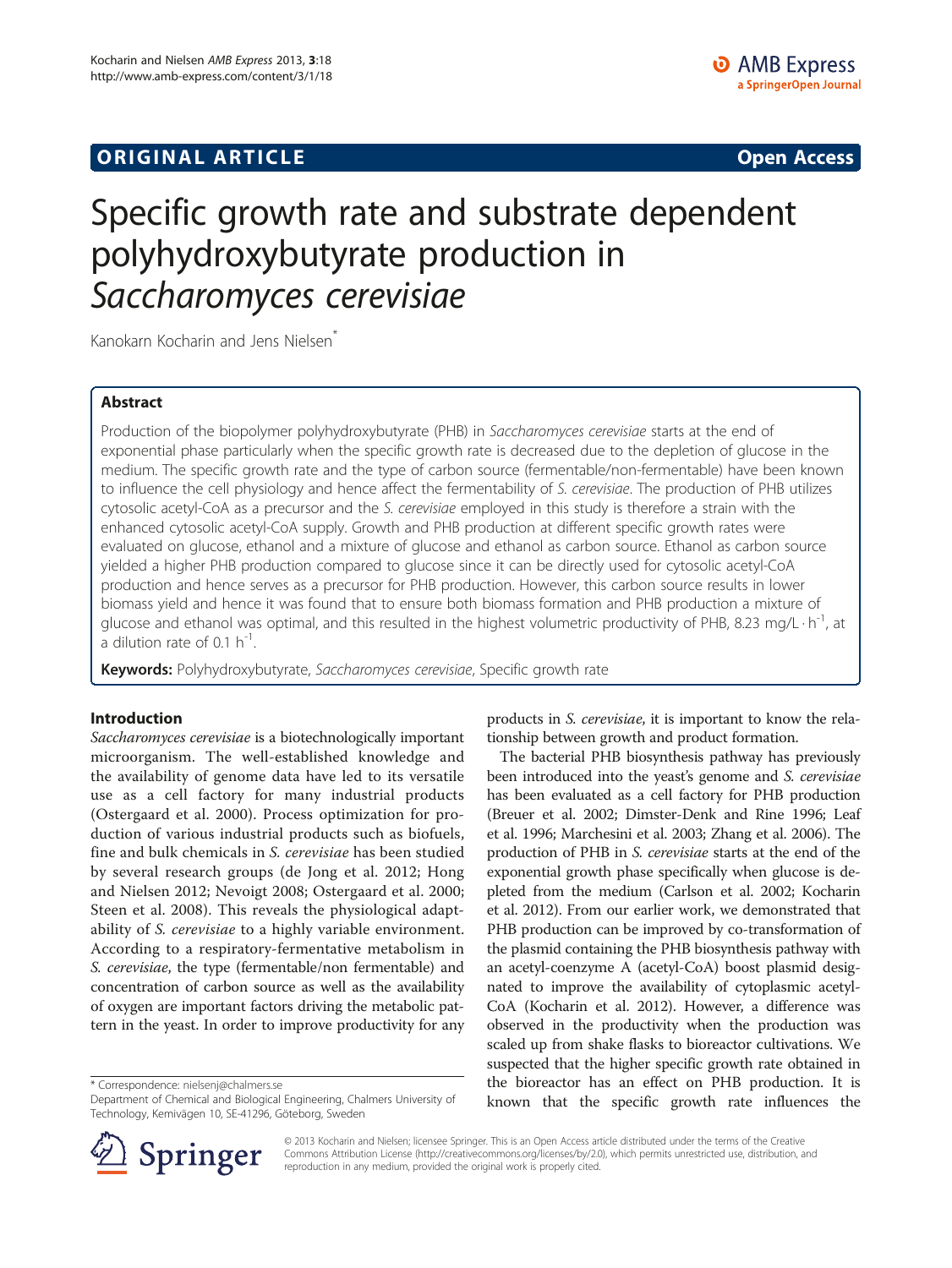physiology of S. cerevisiae hence affecting the fermentative capacity, respiratory metabolism and other metabolic activities (Blank and Sauer [2004;](#page-5-0) Frick and Wittmann [2005](#page-5-0); Van Hoek et al. [1998\)](#page-5-0). Therefore, the difference in specific growth rate is hypothesized to be responsible for the lower PHB production in the bioreactor cultivation. In the present study, we employ a chemostat cultivation system to investigate PHB production at different dilution rates (which correspond to different specific growth rates). Furthermore, we assess PHB production in S. cerevisiae grown on different carbon sources, glucose, ethanol and a mixture of glucose and ethanol.

## Materials and methods

## Strains and pre-culture conditions

S. cerevisiae harboring the acetyl-CoA boost plasmid and the PHB plasmid (SCKK006) was used in this study. The acetyl-CoA plasmid contained four genes; alcohol dehydrogenase (ADH2) and acetaldehyde dehydrogenase (ALD6), acetyl-CoA C-acetyltransferase (ERG10) and acetyl-CoA synthetase (acs<sup>L641P</sup>) from Streptococcus mutans. The details in the acetyl-CoA boost plasmid are described by Chen and co-workers (Chen et al. [2013](#page-5-0)). The PHB plasmid (pKK01) contained three PHB genes from Ralstonia eutropha, PhaA (β-ketothiolase), PhaB (acetoacetyl-CoA reductase) and PhaC (polyhydroxyalkanoate synthase). All of the heterologous genes were codon optimized for better expression in S. cerevisiae. The details on strain construction have been described previously (Kocharin et al. [2012\)](#page-5-0).

The pre-cultures for bioreactor cultivations were prepared by inoculation of 5 mL of a defined minimal medium in a 14 mL culture tube with a single colony and grown at 30°C and 180 rpm in an orbital shaking incubator. After 15 h, the culture was transferred into 50 mL of defined minimal medium in a 500 mL baffled flask and grown at 30°C with 180 rpm in an orbital shaking incubator. The minimal medium for pre-culture cultivations had the same composition as the medium used for bioreactor cultivation.

## Chemostat bioreactor cultivation

PHB production was evaluated in defined minimal media (Verduyn et al. [1992](#page-5-0)) prepared as follows (per liter):  $(NH_4)_2SO_4$ , 5 g;  $KH_2PO_4$ , 3 g;  $MgSO_4 \cdot 7H_2O$ , 0.5 g; trace metal solution, 1 mL; and vitamin solution,1 mL, with an initial pH of 6.5. Glucose was autoclaved separately from the minimal medium and later added to the media at the concentration of 20 g/L. The trace metal solution consisted of the following (per liter): EDTA (sodium salt) 15 g;  $ZnSO_4.7H_2O$ , 0.45 g; MnCl<sub>2</sub>⋅2H<sub>2</sub>O, 1 g; CoCl<sub>2</sub>⋅6H<sub>2</sub>O, 0.3 g;  $CuSO_4·5H_2O$ , 0.3 g;  $Na_2MoO_4·2H_2O$ , 0.4 g;  $CaCl<sub>2</sub>·2H<sub>2</sub>O$ , 0.45 g; FeSO<sub>4</sub>⋅7H<sub>2</sub>O, 0.3 g; H<sub>3</sub>BO<sub>3</sub>, 0.1 g and KI, 0.1 g. The pH of the trace metal solution was adjusted to 4.0 with 2 M NaOH. The vitamin solution contained (per liter): biotin, 0.05 g; ρ-amino benzoic acid, 0.2 g; nicotinic acid, 1 g; Ca-pantothenate, 1 g; pyridoxine-HCl, 1 g; thiamine-HCl, 1 g and myo-inositol, 25 g. The pH of the vitamin solution was adjusted to pH 6.5 prior filter sterilization.

The bioreactor was inoculated with an amount of preculture that resulted in a final  $OD_{600}$  of 0.02. When the glucose and ethanol during batch cultivation was almost completely consumed, the feeding systems for the chemostat operations were started. The aerobic chemostat was performed in 1.0 L stirrer-pro vessels (DasGip, Jülich, Germany) with a working volume of 0.5 L. The temperature was controlled at 30°C using a bioBlock integrated heating and cooling thermo well. Agitation was maintained at 600 rpm using an overhead drive stirrer with one Rushton impeller. The air flow rate was kept at 1 vvm. The pH was maintained constant at 5.0 by the automatic addition of 2 M KOH. Dissolved oxygen was monitored and maintained above 30% saturation. All the feed media had the same composition and were prepared as described above except for the carbon source. The carbon sources used were 100% glucose, 100% ethanol and a mixture of glucose and ethanol at the ratio of 1:2. The carbon sources in the feed medium were prepared based on the C-molar concentration of 20 g/L glucose (0.666 Cmol/L) as in the medium used during batch cultivation. Therefore, feed media with 15.32 g/L ethanol, and a mixture of 6.35 g/L glucose and 10.21 g/L of ethanol were prepared yielding a final carbon concentration of 0.666 Cmol/L. To obtain a dilution rate of 0.05 h<sup>-1</sup>, 0.1 h<sup>-1</sup>, 0.15 h<sup>-1</sup> and 0.2 h<sup>-1</sup>, the inlet medium was fed at 25 ml/h, 50 mL/h, 75 mL/h and 100 mL/h respectively. Samples were taken when the fermentation reached the steady state, defined by constant values of carbon dioxide transfer rate (CTR), oxygen transfer rate (OTR) and biomass concentration.

## Cell mass determination

Culture samples of 10 mL volume were centrifuged at 5,000 rpm and 4°C for 5 min and the pellets were washed once with distilled water and centrifuged at 14,000 g for 1 min. The recovered cell pellet was immediately frozen by immersion in liquid nitrogen followed by lyophilization under vacuum (Christ Alpha 2–4 LSC, Shropshire, UK). The dry cell weight was determined and the pellet kept at 4°C for further analysis.

## Metabolite analysis

Metabolites including glucose, ethanol, glycerol, and acetate were quantified in the culture supernatant using an Ultimate 3000 HPLC (Dionex, Sunnyvale, CA, USA) equipped with an Aminex HPX 87H ion exclusion column (300 mm × 7.8 mm, Bio-Rad Laboratories, Hercules, CA, USA) which was operated at 45°C and a flow rate of 0.6 mL/min of 5 mM  $H<sub>2</sub>SO<sub>4</sub>$  using a refractive index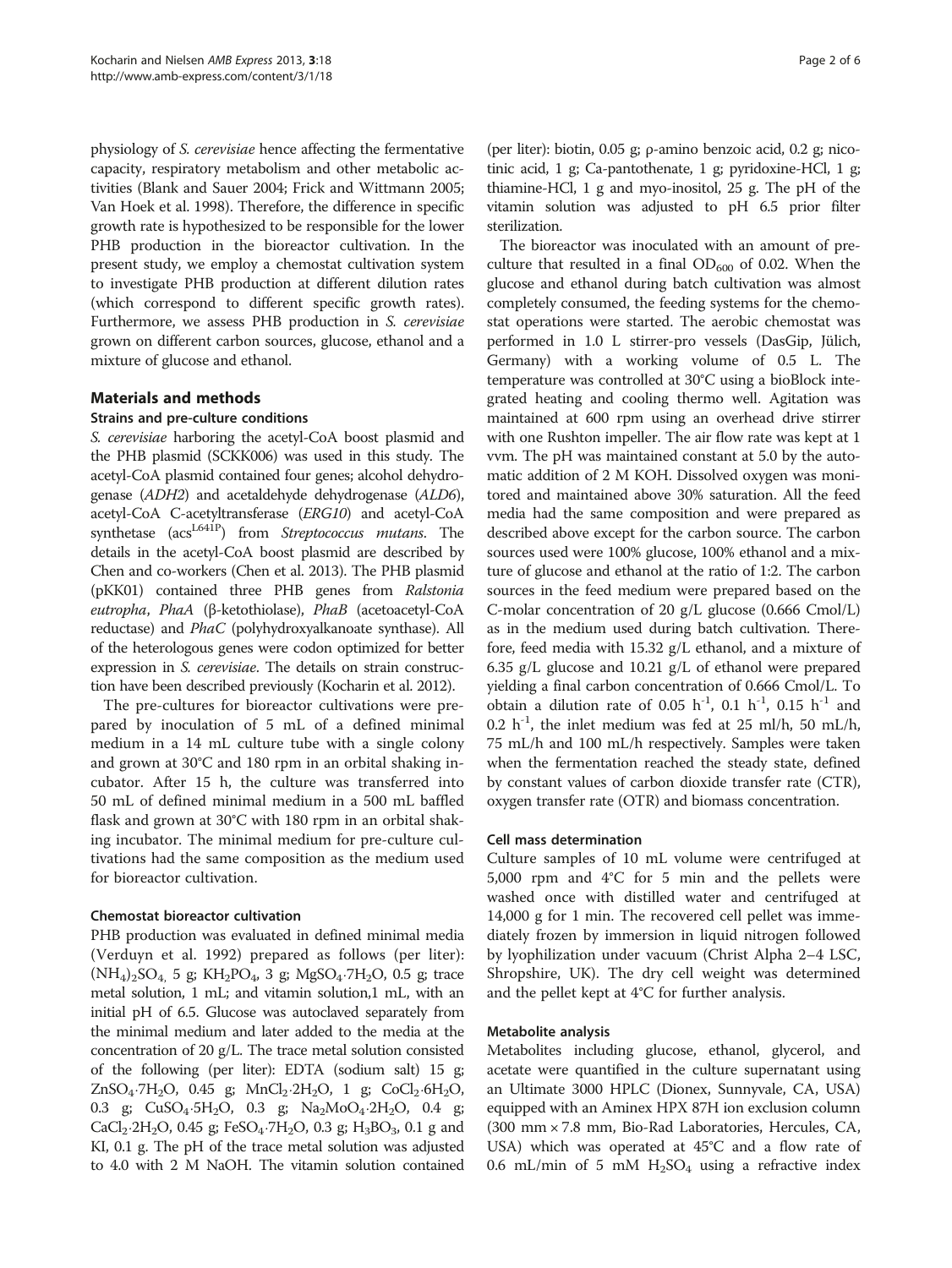|      | μ            |                         | ' sx   | I sEtOH   | <sup>I</sup> sGlv | ∎ sPvr    | <sup>I</sup> sAce | <sup>I</sup> sSuc |
|------|--------------|-------------------------|--------|-----------|-------------------|-----------|-------------------|-------------------|
|      | $h^{\prime}$ | $mmol/qDW \cdot h^{-1}$ | a/Cmol | Cmol/Cmol | Cmol/Cmol         | Cmol/Cmol | Cmol/Cmol         | Cmol/Cmol         |
| Mean | 0.34         |                         | .84    | 0.2293    | 0.0241            | 0.0033    | 0.0064            | 0.0033            |
|      | 0.Oʻ         | $-$<br>U.52             | 0.26   | 0.01      | 0.00              |           |                   |                   |

Table 1 Yields and kinetic parameters obtained from batch cultivations

The values were calculated from at least triplicate fermentations ( $n \geq 3$ ) and are represented as mean  $\pm$  SD.

 $\mu$  = specific growth rate; r<sub>s</sub> = specific substrate uptake rate; Y<sub>sx</sub> = biomass yield on substrate; Y<sub>sEtOH</sub> = ethanol yield on substrate; Y<sub>sGly</sub> = glycerol yield on substrate; Y<sub>sPyr</sub> = pyruvate yield on substrate; Y<sub>sAce</sub> = acetate yield on substrate; <sub>YsSuc</sub> = succinate yield on substrate.

detector and UV detector for analysis of sugars and organic acids, respectively.

PHB was analyzed as described previously (Karr et al. [1983;](#page-5-0) Tyo et al. [2006\)](#page-5-0). 10–20 mg of dried cells were weighed and boiled in 1 mL of concentrated sulfuric acid for 60 min and then diluted with 4 mL of 14 mM  $H_2SO_4$ . Samples were centrifuged (15 min,  $16,000 \times g$ ) to remove cell debris, and the supernatant was analyzed using an Ultimate 3000 HPLC (Dionex) equipped with an Aminex HPX-87H ion exclusion column (300 × 7.8 mm; Bio-Rad Laboratories) and UV detector. Commercially available PHB (Sigma-Aldrich, St. Louis, MO), processed in parallel with the samples, was used as a standard. The HPLC was operated at 60°C and a flow rate of 0.6 mL/min of 5 mM  $H_2SO_4$ .

## Results

## PHB production at different dilution rates

In this study, we employed a chemostat cultivation technique to investigate PHB production at different specific growth rates of an engineered S. cerevisiae strain, SCKK006, in which genes from the ethanol degradation pathway were overexpressed in order to enhance the supply for acetyl-CoA used as a precursor for PHB production. Besides, we also investigated the production of PHB when the engineered strain was grown on different

carbon sources. In batch cultures, the maximum specific growth rate of SCKK006 on glucose in a defined minimal medium with 20 g/L glucose as carbon source was 0.34 h<sup>-1</sup>. Kinetic parameters and yields during batch cultivation are reported in Table 1. The ethanol yield and glycerol yield on glucose were 0.2293 Cmol/Cmol and 0.0241 Cmol/Cmol, respectively. Detectable amounts of pyruvate, succinate and acetate were observed during the batch cultivation. When the ethanol was almost completely depleted from the medium (observed by a drop of the carbon dioxide profile measured from the exhaust gas via a gas analyzer), the chemostat cultivation was started.

The chemostat cultivation was operated at different dilution rates ranging from 0.05  $h^{-1}$  to 0.2  $h^{-1}$  with the feed medium containing different carbon sources. The physiological parameters are reported in Table 2. When the feed medium contained glucose as the sole carbon source, ethanol was detected when the dilution rate was higher than 0.1  $h^{-1}$ . This reveals a respiro-fermentative metabolism of S. cerevisiae grown at high dilution rate or high sugar content even in aerobic cultivation with excess oxygen (Hanegraaf et al. [2000\)](#page-5-0). At a dilution rate higher than 0.15  $h^{-1}$ , a very small amount of glycerol (<10 mg/L) was observed. The highest biomass yield, 0.57 Cmol/Cmol was found at a dilution rate of 0.1  $h^{-1}$ . At dilution rates higher

Table 2 Yields and kinetic parameters obtained during chemostat cultivations

| Feeding                | <b>Dilution rate</b> | $Y_{sx}$        | ${\mathsf Y}_{\mathsf{sEtOH}}$ | $Y_{sPHB}$      | <b>Ethanol accumulation</b> | $Y_{xPHB}$<br>mg/gDW |
|------------------------|----------------------|-----------------|--------------------------------|-----------------|-----------------------------|----------------------|
| component              | $h^{-1}$             | Cmol/Cmol       | Cmol/Cmol                      | Cmmol/Cmol      | Cmol/L                      |                      |
| Glucose                | 0.05                 | $0.51 \pm 0.01$ |                                | $2.51 \pm 0.07$ | $\circ$                     | $4.33 \pm 0.19$      |
|                        | 0.10                 | $0.57 \pm 0$    |                                | $3.67 \pm 0$    | 0                           | $5.59 \pm 0$         |
|                        | 0.15                 | $0.36 \pm 0.02$ | $0.02 \pm 0$                   | $2.44 \pm 0$    | $\overline{\phantom{0}}$    | $5.94 \pm 0.64$      |
|                        | 0.20                 | $0.29 \pm 0$    | $0.1 \pm 0$                    | $1.92 \pm 0$    | ۰                           | $5.59 \pm 0.23$      |
| Ethanol                | 0.05                 | $0.45 \pm 0.01$ | $\circ$                        | $8.50 \pm 0.23$ | 0                           | $16.55 \pm 0.02$     |
|                        | 0.10                 | $0.37 \pm 0$    |                                | $4.94 \pm 0.58$ | $0.0964 \pm 0$              | $13.49 \pm 0$        |
|                        | 0.15                 | $0.12 \pm 0.01$ | ۰                              | $0.46 \pm 0.05$ | $0.2364 \pm 0$              | $5.30 \pm 0.31$      |
| Glucose: Ethanol (1:2) | 0.05                 | $0.48 \pm 0.02$ | $\mathbf 0$                    | $9.97 \pm 0.07$ | 0                           | $18.34 \pm 0.53$     |
|                        | 0.10                 | $0.38 \pm 0$    |                                | $7.41 \pm 0$    | 0.2012                      | $12.41 \pm 0$        |
|                        | 0.15                 | $0.30 \pm 0$    |                                | $2.57 \pm 0.1$  | 0.1637                      | $7.50 \pm 0.19$      |
|                        | 0.20                 | $0.22 \pm 0$    |                                | $1.13 \pm 0$    | 0.2769                      | $4.56 \pm 0$         |

The values were calculated from duplicate fermentations and are represented as mean  $\pm$  SD. The formula for biomass used in this calculation is CH<sub>1.8</sub>O<sub>0.5</sub> N<sub>0.2</sub>.  $Y_{sx}$  = biomass yield on substrate,  $Y_{sEtOH}$  = ethanol yield on substrate,  $Y_{sPHB}$  = PHB yield on substrate,  $Y_{xPHB}$  = PHB yield per biomass.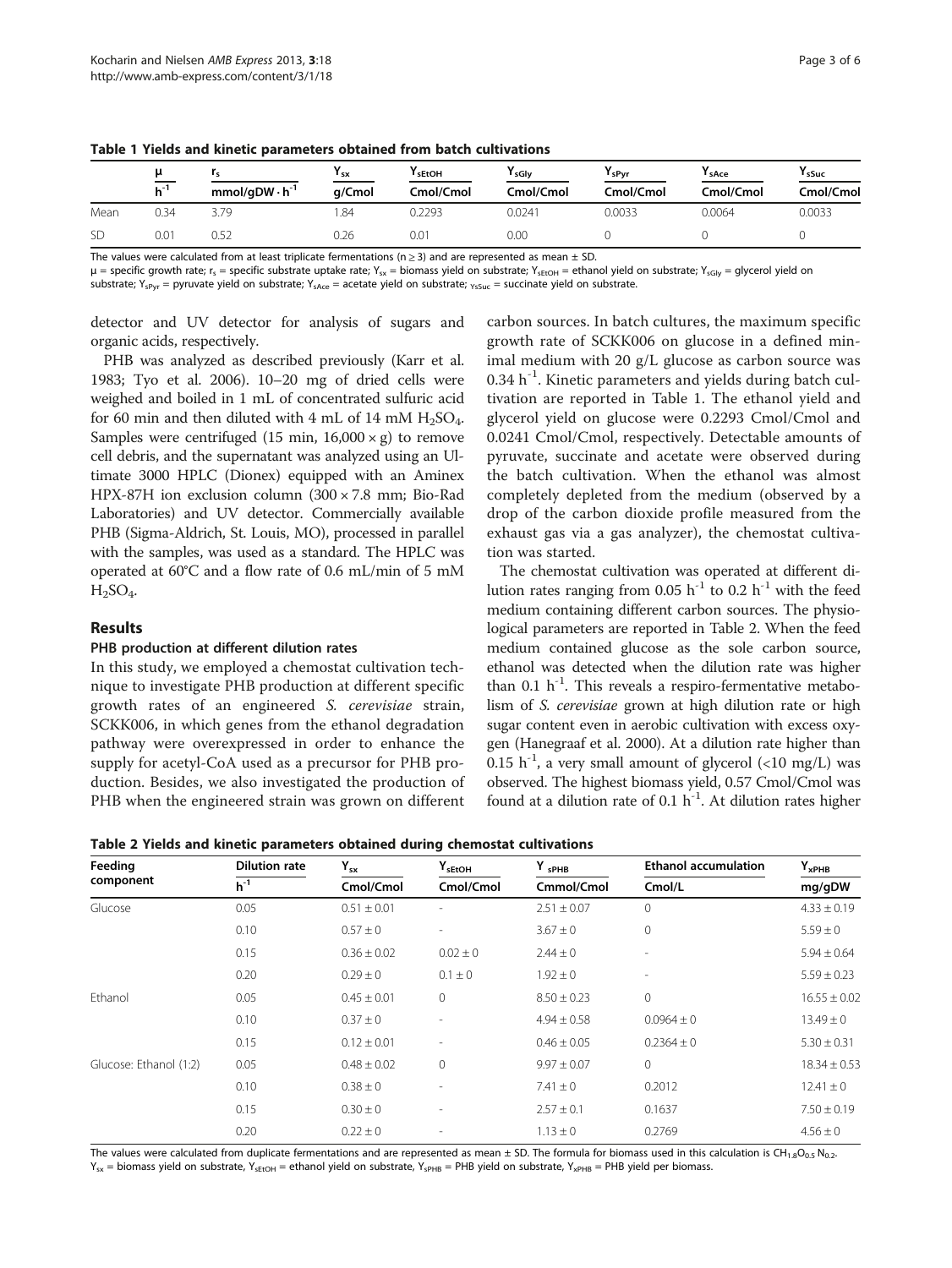than 0.1  $h^{-1}$ , the biomass yield tended to decrease. The highest PHB yield was also observed at a dilution rate of 0.1  $h^{-1}$ , 3.67 Cmmol/Cmol substrate.

When the feed medium contained ethanol as the sole carbon source, the highest biomass yield and PHB yield on substrate, 0.45 Cmol/Cmol and 8.5 Cmmol/Cmol, was observed when the chemostat was operated at the dilution rate of 0.05  $h^{-1}$ . The biomass yield and the PHB yield tended to decrease when increasing the dilution rate. At dilution rates higher than  $0.05$  h<sup>-1</sup>, ethanol accumulated and progressively increased in the medium when the dilution rate was increased. When the chemostat was operated at  $0.15$  h<sup>-1</sup>, after 5 residence times, the amount of ethanol accumulated in the medium almost reached the level of ethanol in the feed. When the chemostat was operated at a dilution rate of 0.2  $h^{-1}$ , the biomass decreased and became zero due to washout over 3 resident times.

When glucose or ethanol were used as carbon source, the biomass yield and PHB yield on the mixed-substrate in the feed medium was calculated based on the C-moles of consumed substrate. The maximum biomass yield,  $0.48 \pm 0.02$  Cmol/Cmol, and the maximum PHB yield,  $9.97 \pm 0.07$  Cmmol/Cmol, were obtained when the mixed-substrate was fed at  $0.05$  h<sup>-1</sup>. Moreover, no accumulation of ethanol was observed when the chemostat was operated at  $0.05$  h<sup>-1</sup> while 0.16-0.28 Cmol/L of ethanol were observed when the chemostat was operated at dilution rates higher than  $0.05$  h<sup>-1</sup>. The amount of accumulated ethanol on the mixed-substrate was similar to the amount of ethanol accumulated in the medium when the chemostat was fed with ethanol alone before the washout occurred The biomass yield on substrate was substantially decreased when the dilution rate was increased on all substrates used in this study.

## PHB production in S. cerevisiae grown on different carbon sources

Comparing substrate utilization at the same dilution rate, glucose showed the highest biomass yield on substrate at all dilution rates investigated in this study, followed by the mixed-substrate and ethanol, respectively. The maximum PHB content, 18.34 mg/gDW, was obtained when the mixed substrate was used in the feed at a dilution rate of 0.05  $h^{-1}$ . Comparing either glucose or ethanol as sole carbon source, ethanol alone resulted in a ~3 times higher PHB yield when the chemostat was operated at  $D = 0.05$  h<sup>-1</sup> although it led to a lower biomass yield on substrate. When the feed medium contained glucose and ethanol as carbon sources, the highest PHB yield was obtained compared to using a single carbon source as a substrate. Comparing the overall volumetric productivities in Figure 1, the mixed-



substrate at a dilution rate of 0.1  $h^{-1}$  revealed the highest volumetric productivity of 8.23 mg/L $\cdot$ h<sup>-1</sup>. When ethanol was produced during growth on glucose or was accumulated when using ethanol or the mixedsubstrate containing ethanol as a feed medium, the volumetric productivity did not improve. However, when glucose was fed at a dilution rate of 0.2  $h^{-1}$ , a slight increased in the volumetric productivity of PHB was observed.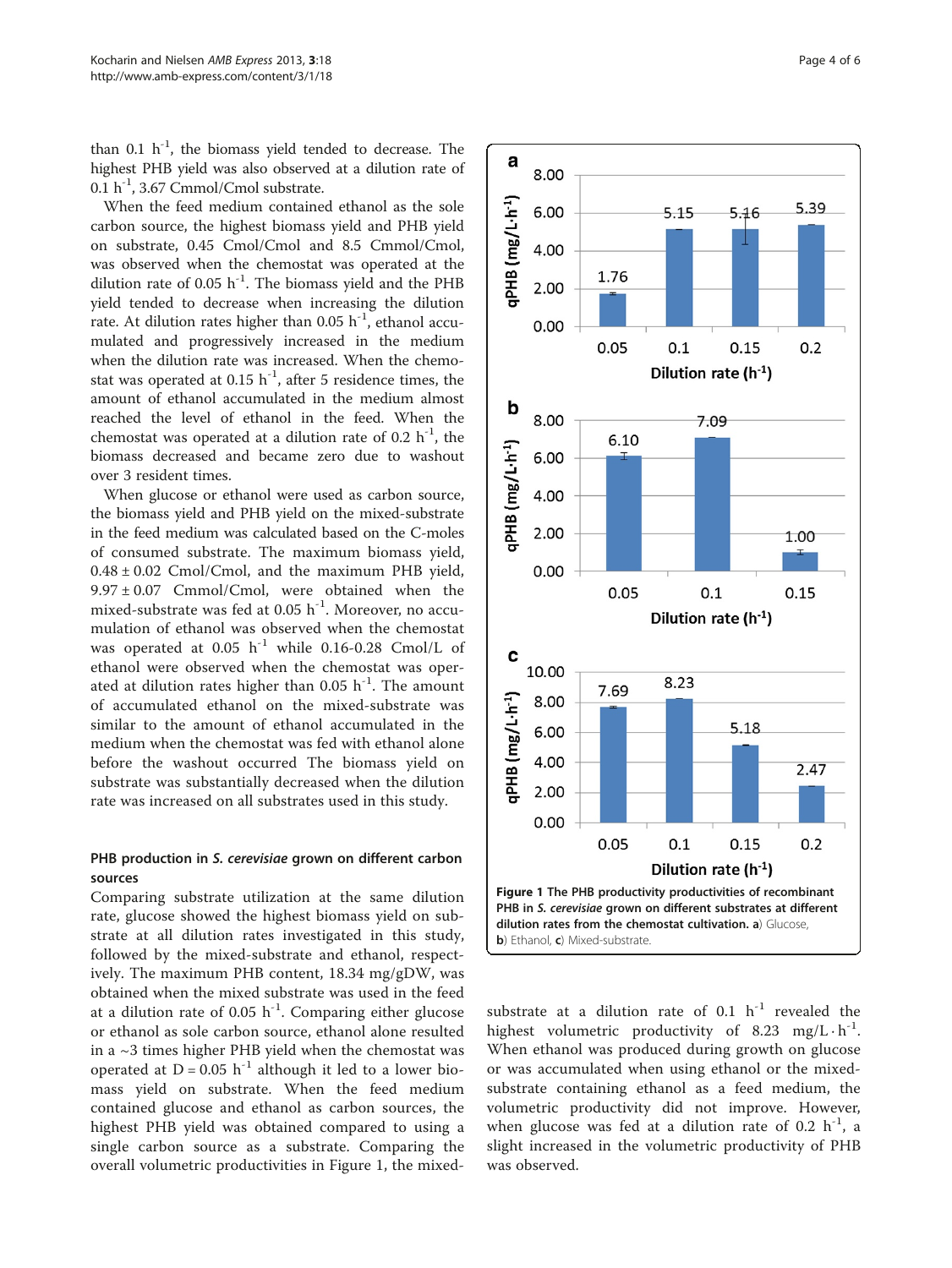





## **Discussion**

In S. cerevisiae, high specific growth rate and high sugar concentration trigger the production of ethanol, even during fully aerobic cultivation. In this study, when the chemostat was operated at dilution rates of 0.15  $h^{-1}$  and  $0.2 \text{ h}^{-1}$ , ethanol was produced in the medium as an evidence of a respiro-fermentative metabolism of S. cerevisiae, which can ferment glucose at a high dilution rate (Duntze et al. [1969;](#page-5-0) Hanegraaf et al. [2000;](#page-5-0) Maaheimo et al. [2001\)](#page-5-0). When using glucose as a carbon source in the feed medium, a high specific growth rate (corresponding to a high dilution rate) reduces the flux distribution to the pentose phosphate pathway, which might lower the NADPH concentration (Frick and Wittmann [2005\)](#page-5-0). Since NADPH is required in the PHB biosynthesis pathway, higher specific growth rates might influence the availability of NADPH and thus substantially lower PHB production. Moreover, production of PHB consumes cytosolic acetyl-CoA which is in this case produced mainly from the overexpression of the ethanol degradation pathway (Figure 2a). Therefore, the PHB yield on glucose was lower than the PHB yield on ethanol. Besides, a small amount of glycerol was produced in order to maintain the redox balance when ethanol was produced from glucose feeding at high dilution rates. In this study, a lower biomass yield on ethanol was observed compared to the biomass yield on glucose at all dilution rates. However, the PHB yield on ethanol was higher compared with using only glucose in the feed medium. This might be due to the fact that ethanol in the feed replaces pyruvate as the direct source for cytosolic acetyl-CoA production and hence results in a higher  $Y_{\rm sPHB}$  compared to with glucose as carbon source (Figure 2b). When S. cerevisiae is grown on ethanol, the synthesis of biomass and the TCA intermediates requires activity of the glyoxylate and gluconeogenesis pathways (de Jong-Gubbels et al. [1995;](#page-5-0) Maaheimo et al. [2001\)](#page-5-0) and this explains the lower biomass yield compared to glucose. When S. cerevisiae is grown on the glucose and ethanol mixture, glucose is used as carbon and energy source for growth whereas ethanol can serve as the main source for cytosolic acetyl-CoA production and hence the carbon source for PHB production (de Jong-Gubbels et al. [1995\)](#page-5-0) (Figure 2c). Therefore, the mixed-substrate used in this study resulted in higher